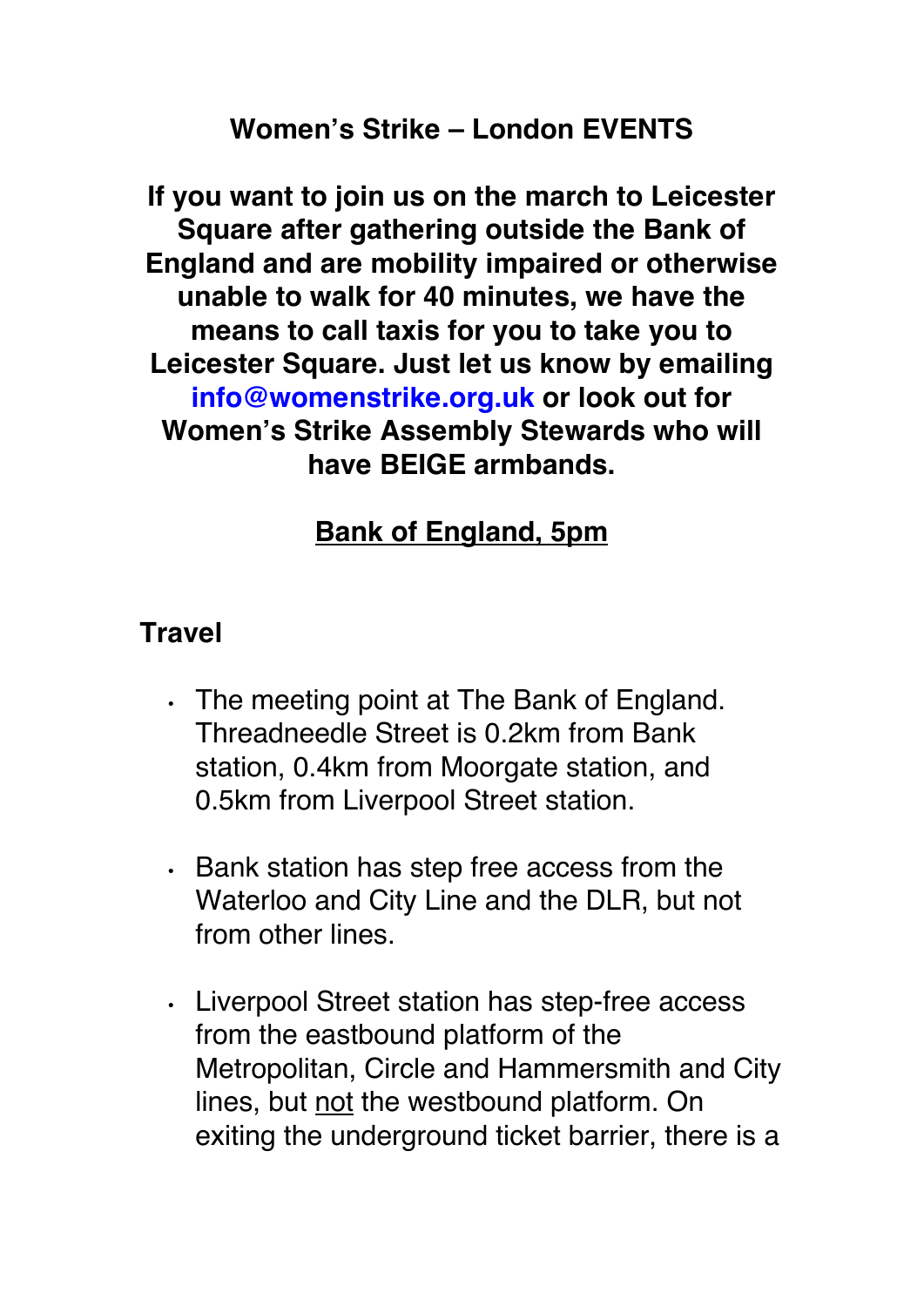lift to the far right of the steps which takes you to street level.

Liverpool Street station also has step-free access from the London Overground. From the Overground platform, the lift to street level is located across the main station concourse and to the left.

The lift emerges at one station exit, next to MacDonalds. However, the bus stop is located at the Bishopsgate exit, which is at the other end of the upper level concourse.

• The 8 and 242 buses travel from Liverpool Street to the Bank of England. Buses depart across the road from the Bishopsgate station exit. Alight at 'Old Broad Street' – the bank is just down the road. All buses are wheelchairaccessible.

#### **Toilets**

- There are public toilets in Bank subway, Royal Exchange exit, but these charge 50p for entrance. There are multi-stall 'male' and 'female' toilets, plus baby-changing facilities, but no wheelchair-accessible toilet.
- There's a small coffee/cocktail bar, 'Grind', on Threadneedle Street immediately opposite the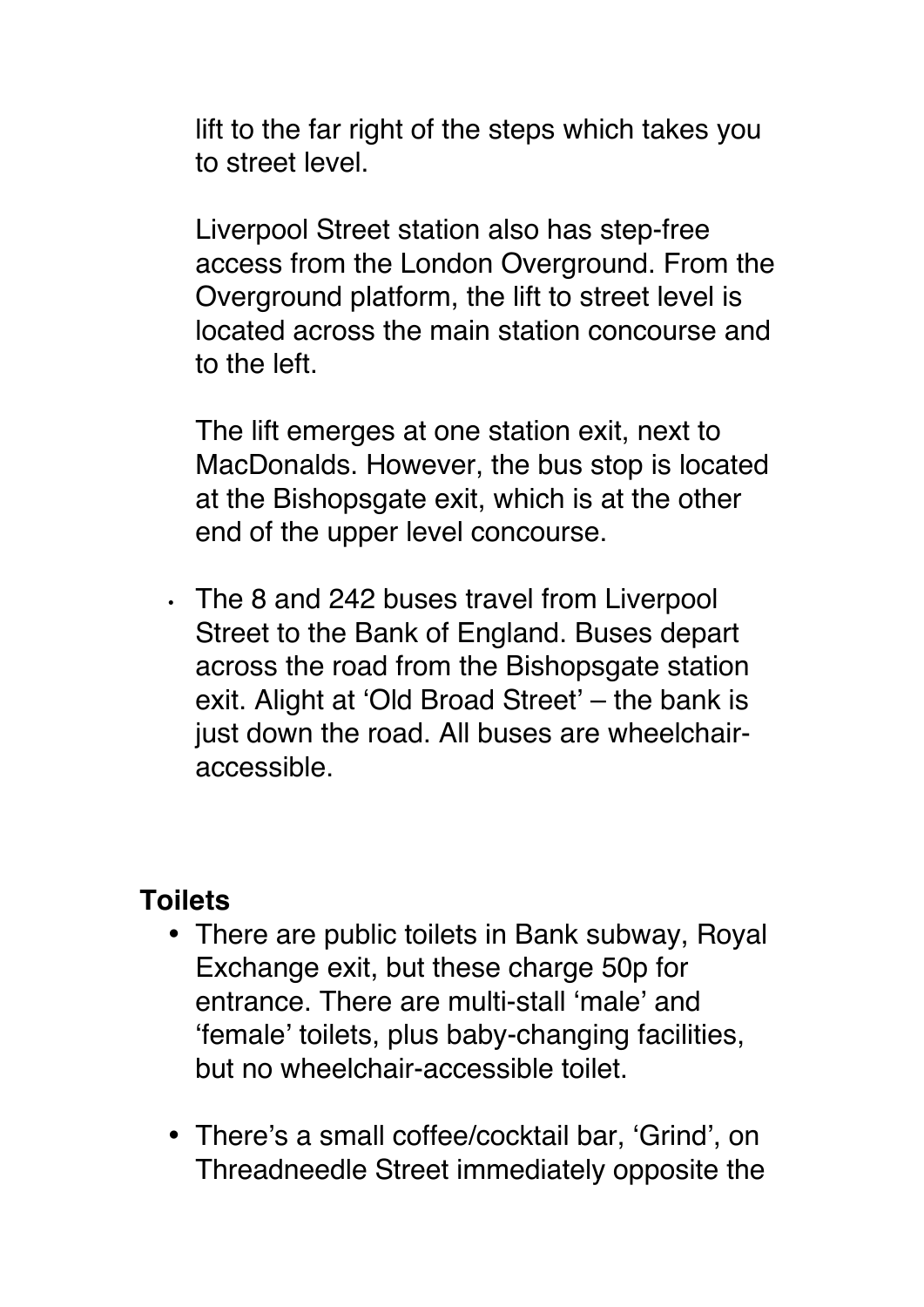Bank of England. This is open until 7pm and has one gender-neutral toilet cubicle. However, there is a stepped entrance with no wheelchair access.

- There are 3 pubs on the adjacent street, Cornhill (on the other side of the Royal Exchange building) all with multi-stall 'male' and 'female' toilets. However, none of them are wheelchair-accessible. The Counting House pub is part of the City of London Community Toilets scheme, which welcomes members of the public to use the facilities.
- The Vintry pub has a wheelchair-accessible toilet, and baby-changing facilities. This is 0.2km away in Abchurch Yard, just off 119 Cannon Street EC4N 5AY. It's part of the City of London Community Toilets scheme.

## **Leicester Square – 7pm**

• Leicester Square is 0.2km from Leicester Square station. Charing Cross station is 0.3km, Piccadilly Circus station is 0.4km, Covent Garden station 0.6km and Tottenham Court Road station is 0.7km.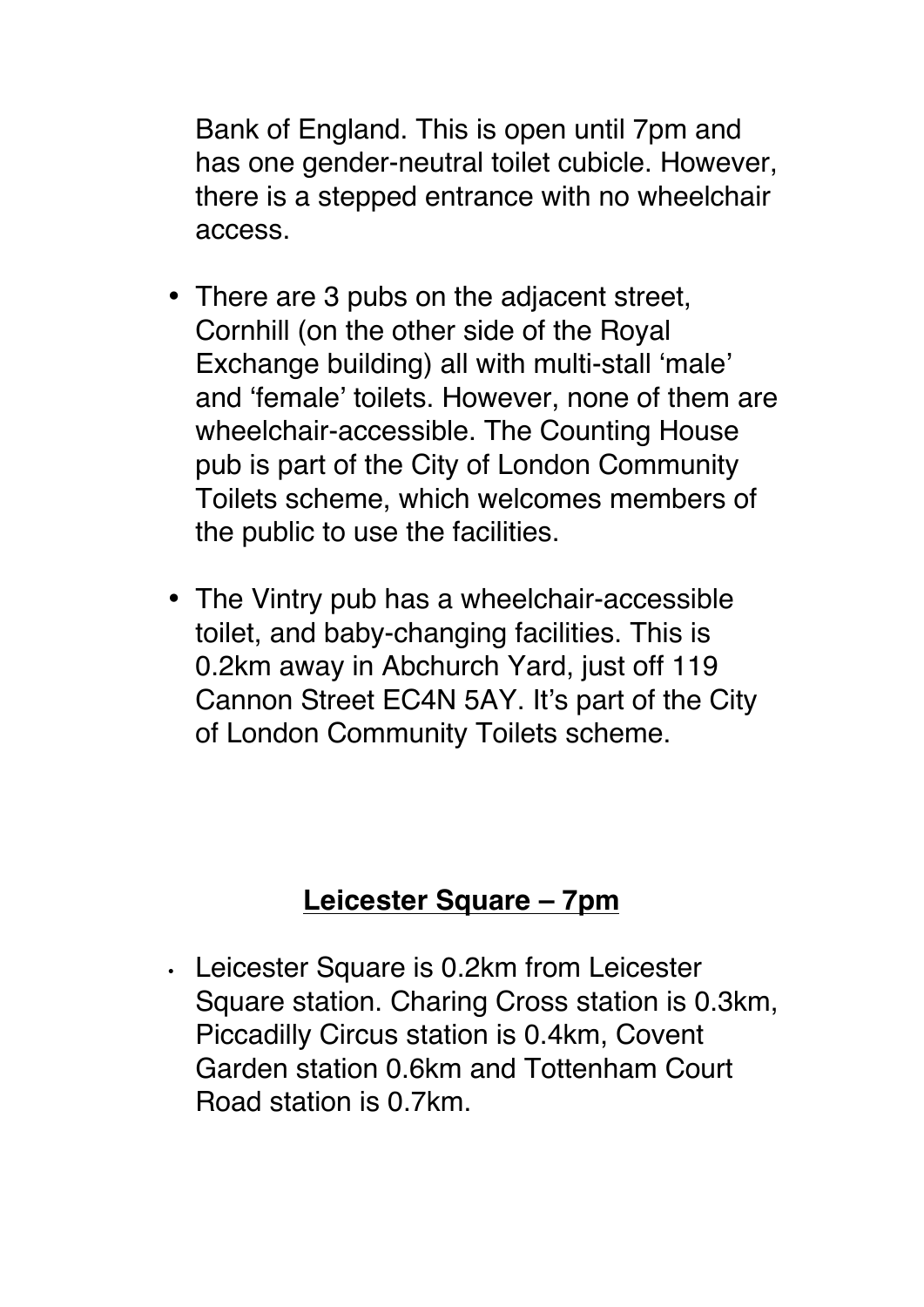• However none of these stations have step free access except Tottenham Court Road. The Northern line is accessible by a raised area of platform. The Central line requires a manual boarding ramp, which means that staff at the departure station would need to call ahead to arrange for assistance.

The lift at street level exits onto Charing Cross Road. Leicester Square Station is at the other end of the road, then take a right turn towards Leicester Square itself. Buses 24, 26 and 126 go to Leicester Square station, but the bus stop is located half way along Charing Cross Road, so this only saves you half the distance.

# **Toilets**

- There are public toilets in Leicester Square, but they charge 50p for entrance and are located down a steep flight of stairs. Multi-stall 'male' and 'female' toilets.
- The McDonalds in Leicester Square has an accessible ground floor toilet, which needs to be opened with a Radar key. There are 'male' and 'female' multi-stall toilets in the basement (you don't need a door code).